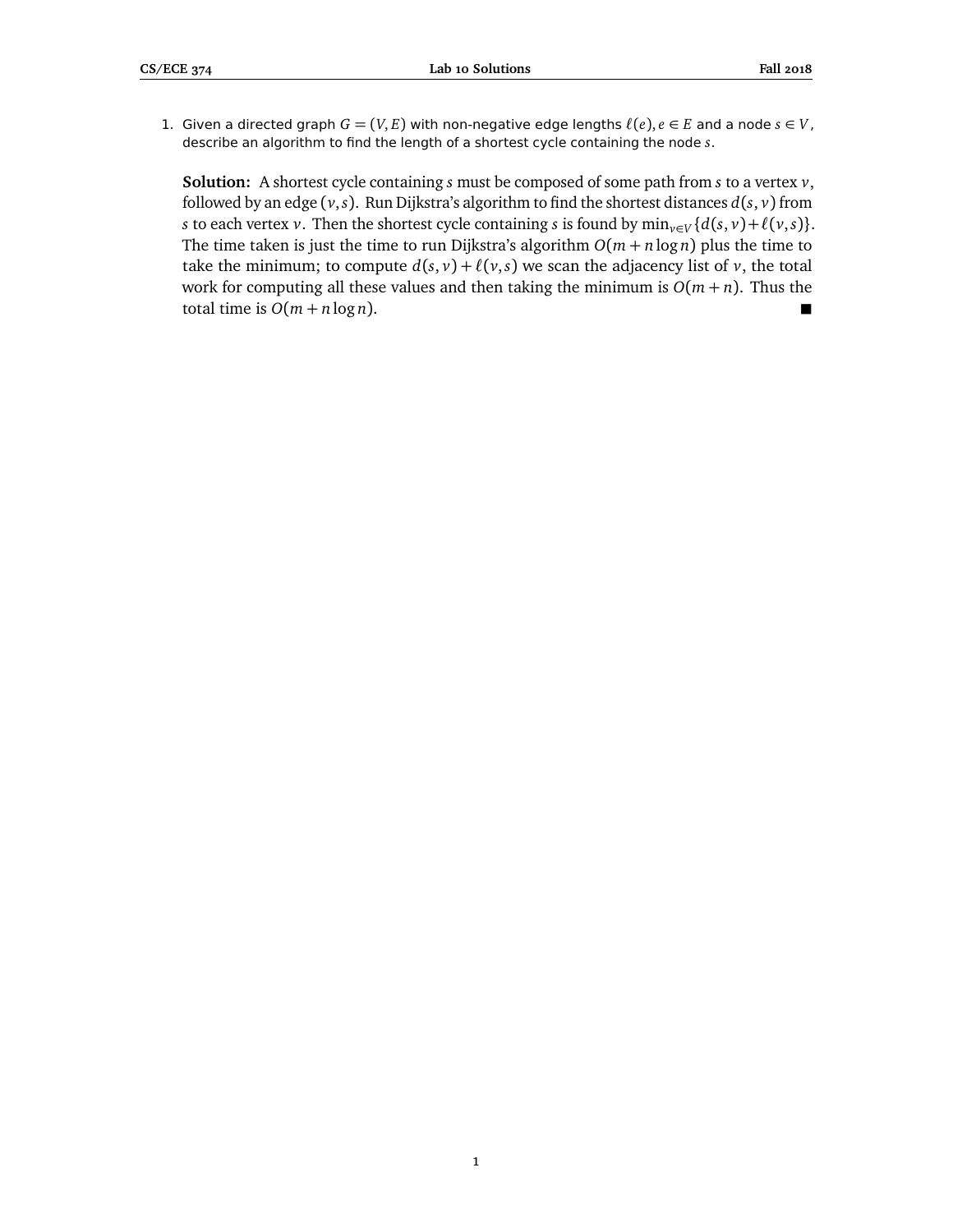- 2. Suppose we have a collection of cities and different airlines offer flights between various pairs of cities. Some airlines only fly between some pairs of cities. Some pairs of cities are served by many airlines. Each airline charges perhaps different amounts for their one-way tickets.
	- Suppose you'd like to get from City A to City B at the least total cost. Describe an efficient solution. (Your solution may change planes to a different airline as needed.)
	- It turns out that airports charge usage taxes. Different airports may charge different amounts in tax. Your cost of traveling from A to B now includes all of the flight costs, plus all of the taxes of the airports that you stopover along the way from A to B. Model this as a graph problem and give an efficient solution to find the least cost way to get from A to B.

**Solution:** Part (a) is immediately seen to be an application of shortest path, where the graph  $G = (V, E)$  is given by  $V =$  the set of airports, and  $E = \{(u, v) \mid$  some airline flies directly from city *u* to city *v*. But what is the length  $\ell(u, v)$  of edge  $(u, v)$ ? We could include multi edges in which for each airline flying direclty from *u* to *v* we include an edge with length the cost of the airfare, or simpler, we use a single edge with length  $\ell(u, v)$ defined to be the minimum fare offered by any airline that flies directly from *u* to *v*.

Finding a shortest path from city *A* to city *B* in *G* thus gives us the minimum airfare from *A* to *B* in the stated problem.

Part (b) is a bit trickier because of the airport taxes. We employ a trick typically used when a graph has costs associated with vertices as well as costs on edges: we split each vertex into two pieces, and insert an edge between them with weight equal to the cost of the vertex. Each vertex will have an "in" version, and an "out" version, with all incoming edges directed to the "in" version, and all outgoing edges emanating from the "out" version. Refer to the picture for an example.



The solution is then to create the graph as in part (a), but then split nodes as described and insert edges with lengths corresponding to the airpor taxes. The minimum cost path from *Ain* to *Bout* will give the least cost of traveling from *A* to *B*, paying all airport taxes, including those at airports *A* and *B*. (What if taxes at airports *A* and *B* were not required to be paid?)

Formally, the graph we create is  $G = (V, E)$ , where *V* and *E* and the edge weights are defined as follows: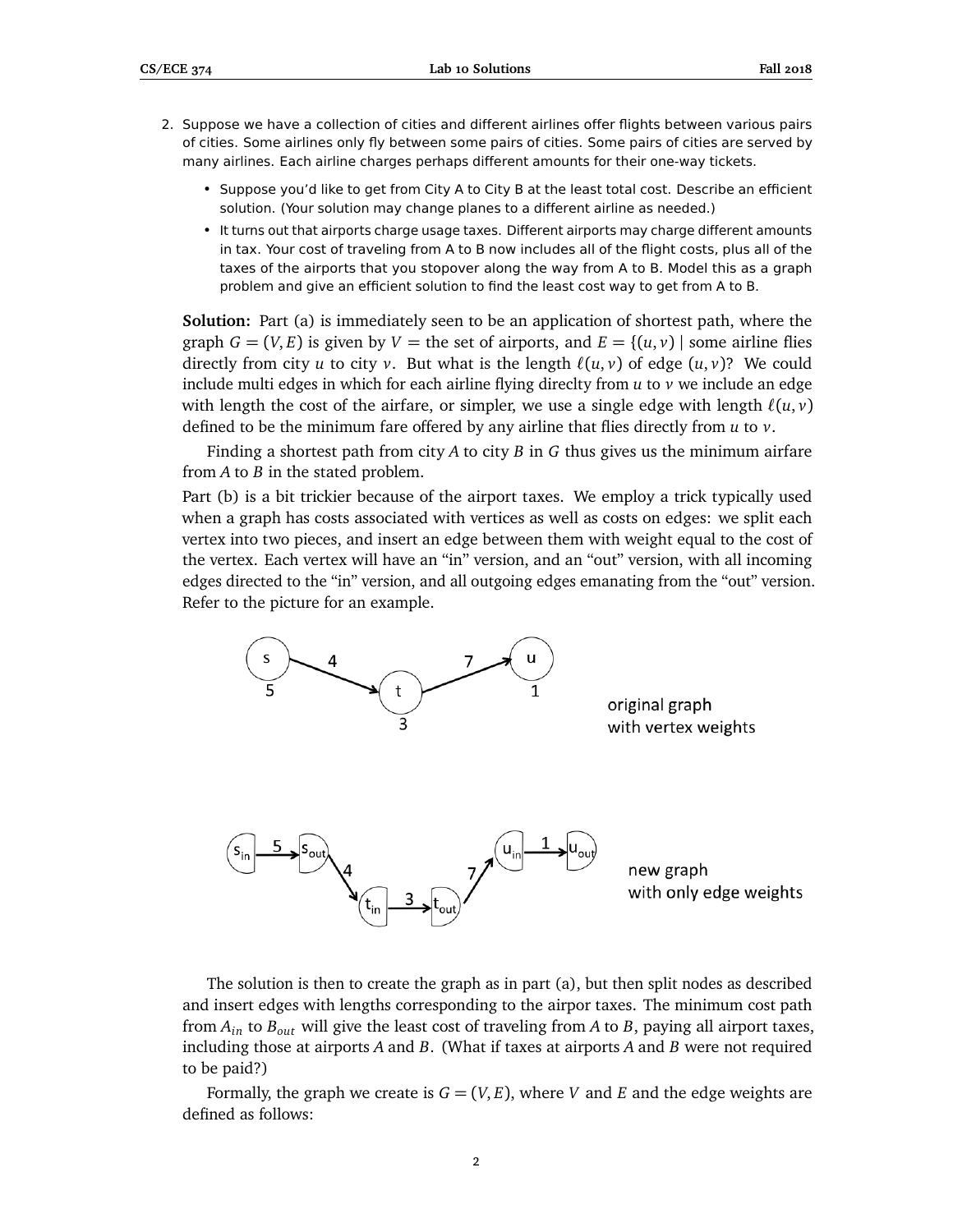- $V = V_{in} \cup V_{out}$ , where  $V_{in} = \{v_{in} \mid v \text{ is a city}\}$ , and  $V_{out} = \{v_{out} \mid v \text{ is a city}\}.$
- $E = E_1 \cup E_2$ , where  $E_1 = \{(u_{out}, v_{in}) \mid \text{there is an airline that flies from city } u \text{ to city}\}$ *v*}, and  $E_2 = \{ (v_{in}, v_{out}) | v$  is a city}.
- If  $e = (u_{out}, v_{in}) \in E_1$ , then  $\ell(e) =$  the least cost airfare for flying directly from city *u* to city *v*.
- If  $e = (v_{in}, v_{out}) \in E_2$ , then  $\ell(e) =$  the airport tax for the airport in city *v*.

The time to create the graph *G* is linear in the number of cities and number of flights specified, and the running time of the algorithm is thus dominated by running the shortest path algorithm which takes time  $O(m + n \log n)$ , where *m* is the number of flights, and *n* the number of cities.

3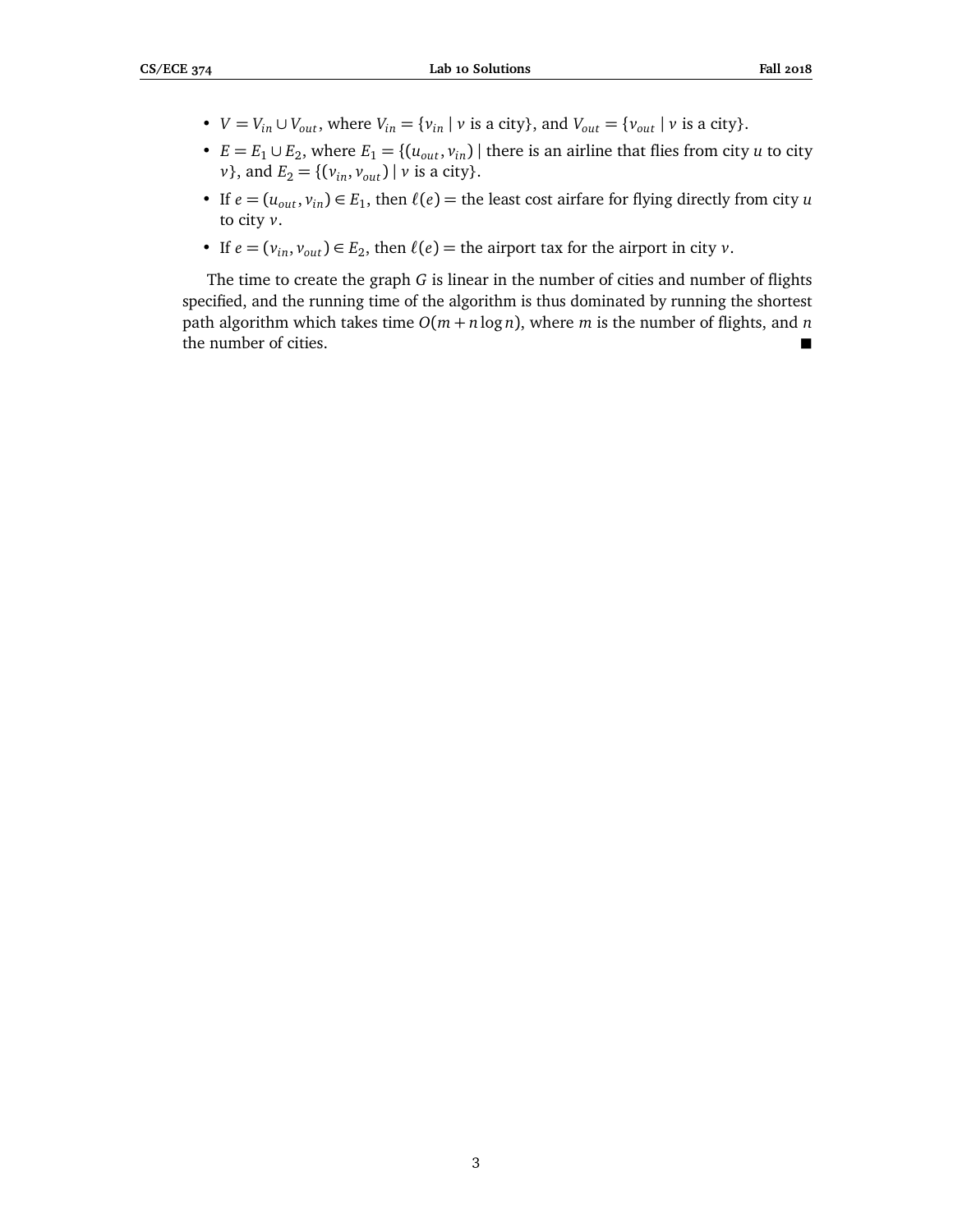3. There are *n* galaxies connected by *m* intergalactic teleport-ways. Each teleport-way joins two galaxies and can be traversed in both directions. However, the company that runs the teleportways has established an extremely lucrative cost structure: Anyone can teleport further from their home galaxy at no cost whatsoever, but teleporting toward their home galaxy is prohibitively expensive.

Judy has decided to take a sabbatical tour of the universe by visiting as many galaxies as possible, starting at her home galaxy. To save on travel expenses, she wants to teleport away from her home galaxy at every step, except for the very last teleport home.

Describe and analyze an algorithm to compute the maximum number of galaxies that Judy can visit. Your input consists of an undirected graph *G* with *n* vertices and *m* edges describing the teleport-way network, an integer  $1 \leq s \leq n$  identifying Judy's home galaxy, and an array  $D[1..n]$ containing the distances of each galaxy from *s*.

**Solution:** We reduce this problem to finding the length of the longest path in a dag  $G = (V, E)$  as follows:

- *V* is the set of *n* galaxies, plus an artificial target node *t*. Let *s* denote Judy's home galaxy.
- *E* contains a directed edge  $u \rightarrow v$  if either of the following conditions is satisfied
	- **–** There is a teleport-way between galaxy *u* and galaxy *v*, and *v* is farther from *s* than *u*.
	- **–** *v* = *t* and there is a teleportway between galaxy *u* and *s*.
- We need to compute the length of the longest path in *G* from *s* to *t*.
- We can compute this length using dynamic programming as described in Tuesday's lecture (and in the lecture notes).
- The algorithm runs in  $O(V + E) = O(n + m)$  time.

4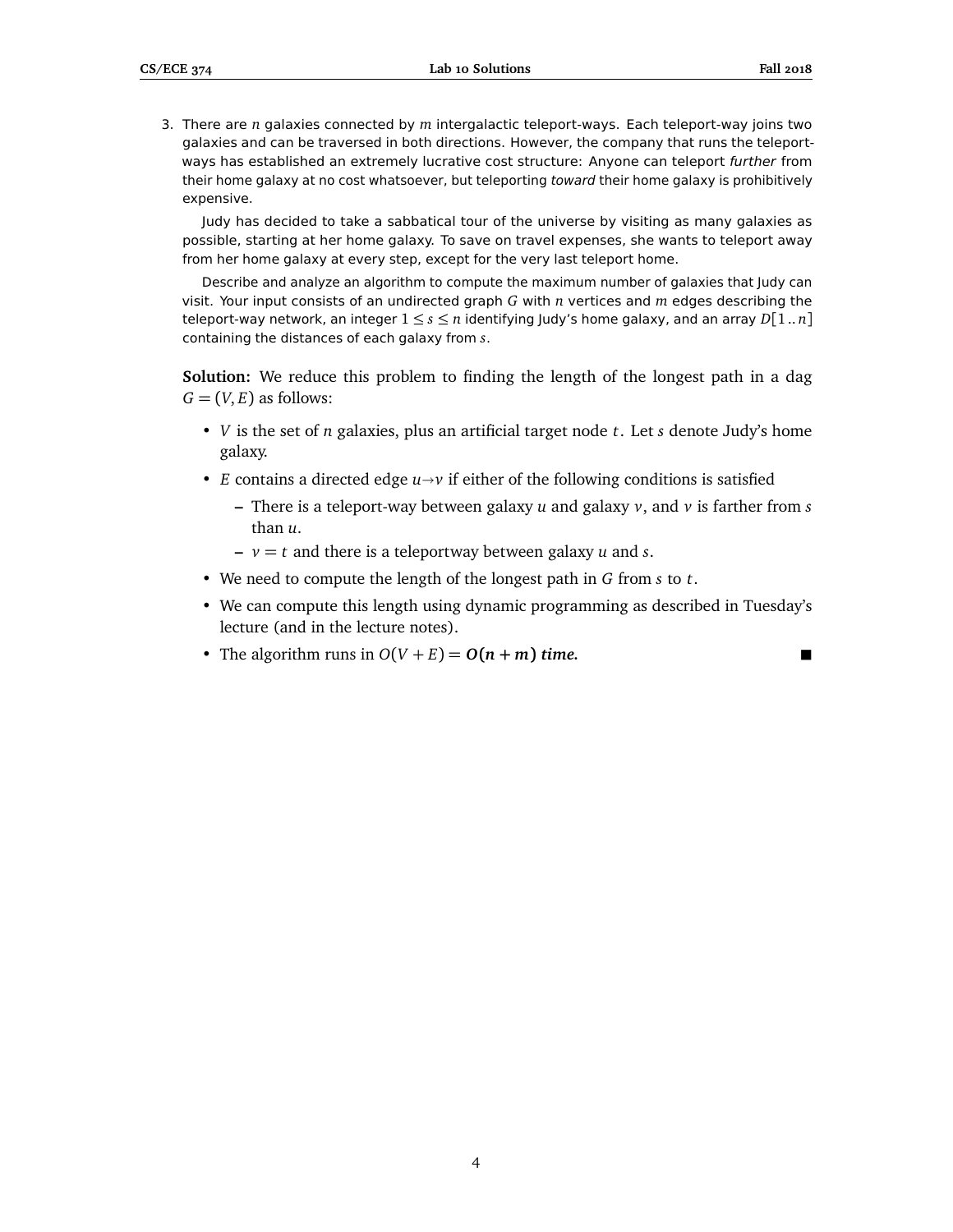**To think about later:** You probably heard of the phrase "six degrees of separation" and the "small world" phenomenon; see [https://en.wikipedia.org/wiki/Six\\_degrees\\_of\\_separation.](https://en.wikipedia.org/wiki/Six_degrees_of_separation) The idea is that in many interesting networks people or objects are within a small distance of each other. At the same time we believe in "locality" in that each person may only a small number of people compared to the total population. The next two problems explore the tradeoffs between diameter and degree in a graph to explore this in a more quantitative fashion.

4. Suppose G is a graph with maximum degree d. The diameter of the graph is  $\max_{u,v} \text{dist}(u, v)$ . Prove that the diameter of the graph is  $\Omega(\log_d n)$  where *n* is the number of nodes. It is easier to consider *d* = 5 or some other small constant for simplicity. Hint: Consider the BFS layers starting at any vertex *v*.

The point of the problem is to show that if all degrees are small then the diameter must grow with the number of nodes.

**Solution:** Suppose the maximum degree is *d*. Let the diameter be  $D = d(s, t)$  for some pair of nodes *s* and *t*. Then the number of nodes that can be in layer 1 of a BFS search starting at *s* (distance 1 away from *s*) is, by definition of degree, at most *d*. The number of nodes that can then be at layer 2 is at most  $d^2$ , since each node at layer 1 is connected to at most *d* other nodes. In general, the number of nodes at layer *d* is at most *d i* . Since the diameter is *D*, the total number of nodes summing across all of the *D* layers in a BFS starting from *s* is at most  $\sum_{i=0}^{D} d^i \leq d^{D+1}$ . But if there are *n* nodes, this means  $n \leq d^{D+1}$ , and taking logs base *d*, we have  $\log_d n \le D + 1$ , so diameter  $D = \Omega(\log_d n)$  as was to be shown. shown.

5